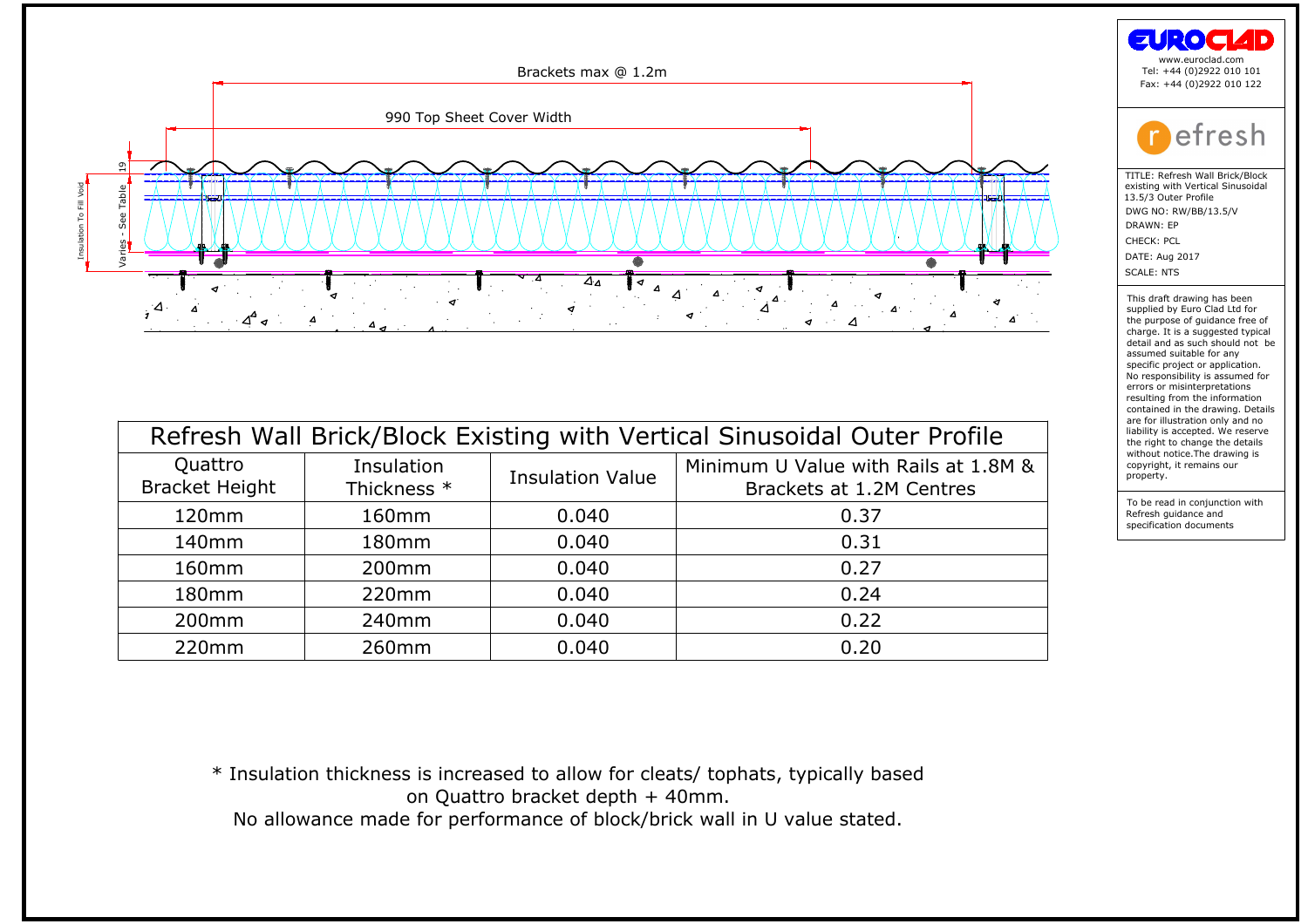# ust be through<br>overlap crown<br>clad Sinusoidal<br>13½3 0.5 Steel<br>sulation to suit<br>quired U value<br>Quattro Bracket xings to alternate crowns on<br>
both intermediate supports,<br>
sheet ends & end laps.<br>
1.1 fixing must be through<br>
the overlap crown<br>
Euroclad Sinusoidal<br>
1.3%3 0.5 Steel<br>
0.040 Quilt insulation to suit<br>
required U value<br>
Qua elending on existing<br>
Vapour Control Layer<br>
Vapour Control Layer<br>
Vapour Control Layer<br>
Vapour Control Layer<br>
Vapour Control Layer<br>
Vapour Control Layer<br>
Vapour Control Layer<br>
Vapour Control Layer<br>
Vapour Control Layer<br>
Va STANDARD LAP DETAIL EUROPEAN ARTICLE SINUSOIDAL PROFILE SIDE LAP DETAIL<br>
STANDARD LAP INTERESH WALL WITH VERTICAL SINUSOIDAL PROFILE END L<br>
FIXIS ON STREET AND ARTICLE SUPPORTS, SHEET AND ARTICLE SUPPORTS, SHEET AND ARTICL Outer Sheet Side lap detail Vapour Control Layer Horizontal rail joints landed over cleats Twin C sections allow adjustment for plumb & line.(Tophat Option depending on existing substrate surface). **REFRESH WALL WITH VERTICAL SINUSOIDAL PROFILE SIDE LAP DETAIL REFRESH WALL WITH VERTICAL SINUSOIDAL PROFILE END LAP DETAIL** Twin C sections allow adjustment for plumb & line.(Tophat Option depending on existing substrate surface). TITLE: Refresh Wall Brick/Block existing with Vertical Sinusoidal 13.5/3 Outer Profile DWG NO: RW/BB/13.5/V DRAWN: EP DATE: Aug 2017 CHECK: PCL SCALE: NTS To be read in conjunction with Refresh guidance and specification documents This draft drawing has been supplied by Euro Clad Ltd for the purpose of guidance free of charge. It is a suggested typical detail and as such should not be assumed suitable for any specific project or application. No responsibility is assumed for errors or misinterpretations resulting from the information contained in the drawing. Details are for illustration only and no liability is accepted. We reserve the right to change the details without notice.The drawing is copyright, it remains our property. [Fax: +44 \(0\)2922 010 122](mailto:enquires@euroclad.co.uk) www.euroclad.com Tel: +44 (0)2922 010 101





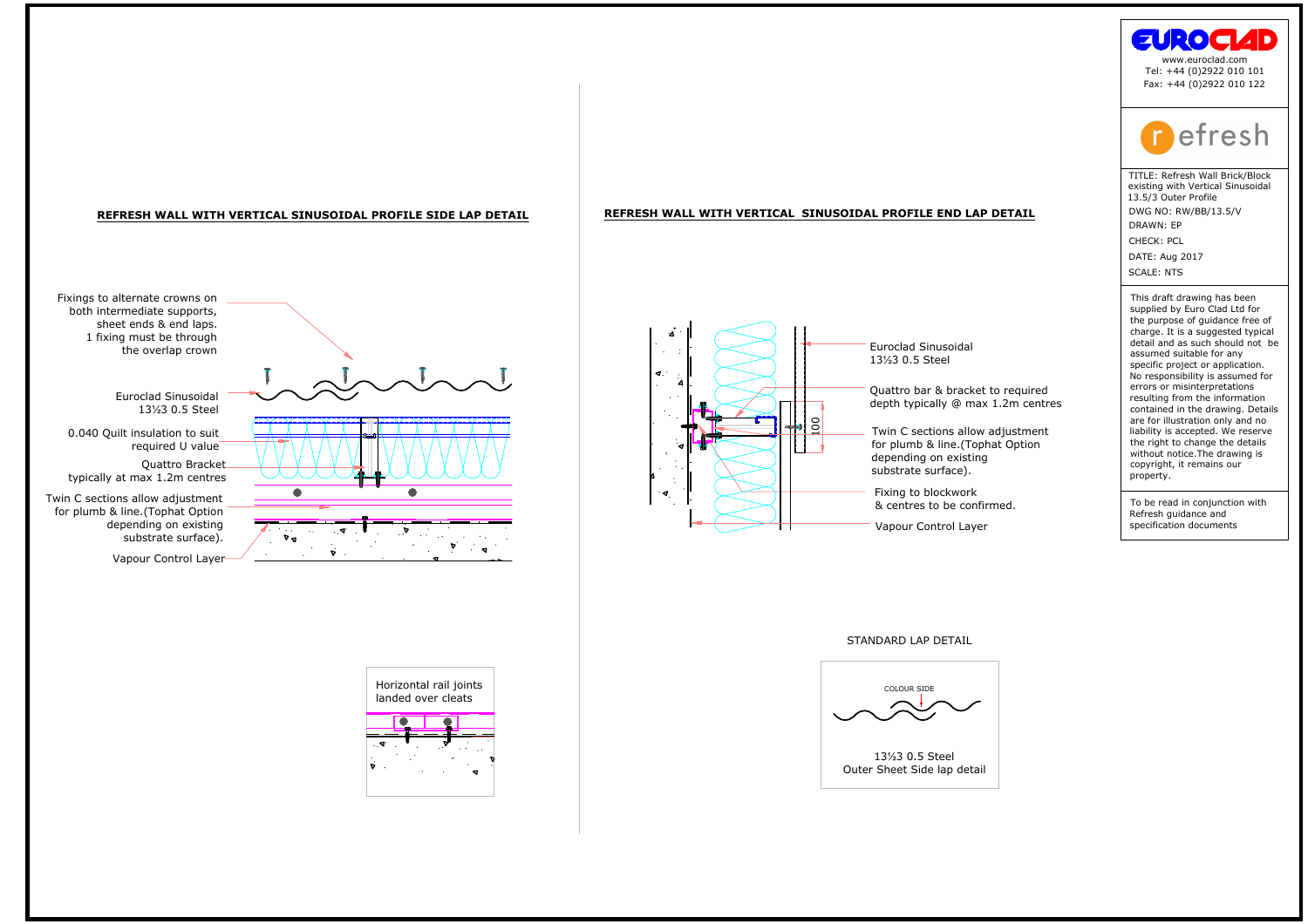







the purpose of guidance free compase of guidance free cheater detail and as such should not assumed suitable for any specific project or application. No responsibility is assumed ferrors or misinterpretations contained in **Example 18 and 18 and 18 and 18 and 18 and 18 and 18 and 18 and 18 and 18 and 18 and 18 and 18 and 18 and 18 and 18 and 18 and 18 and 18 and 18 and 18 and 18 and 18 and 18 and 18 and 18 and 18 and 18 and 18 and 18 and 18**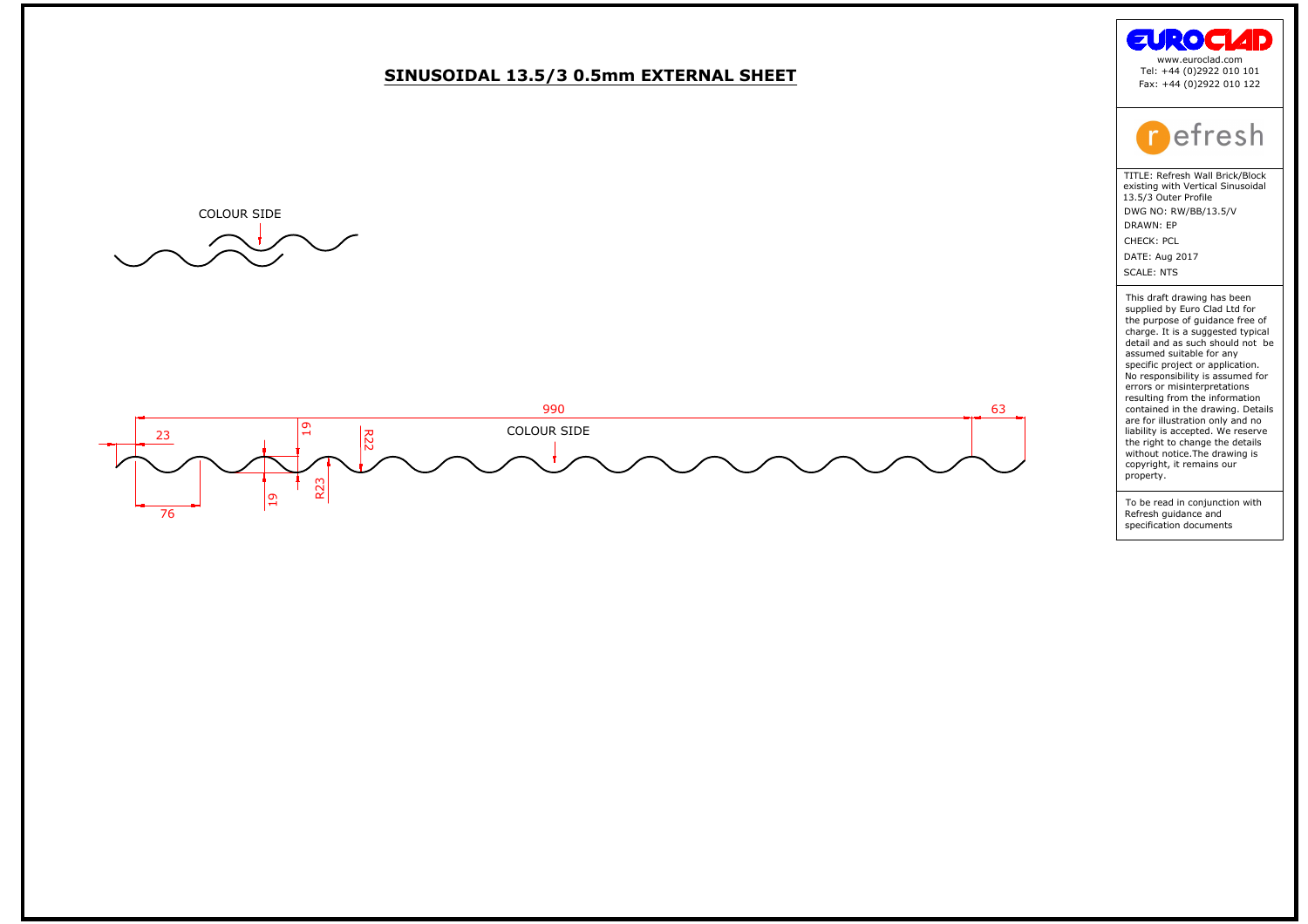